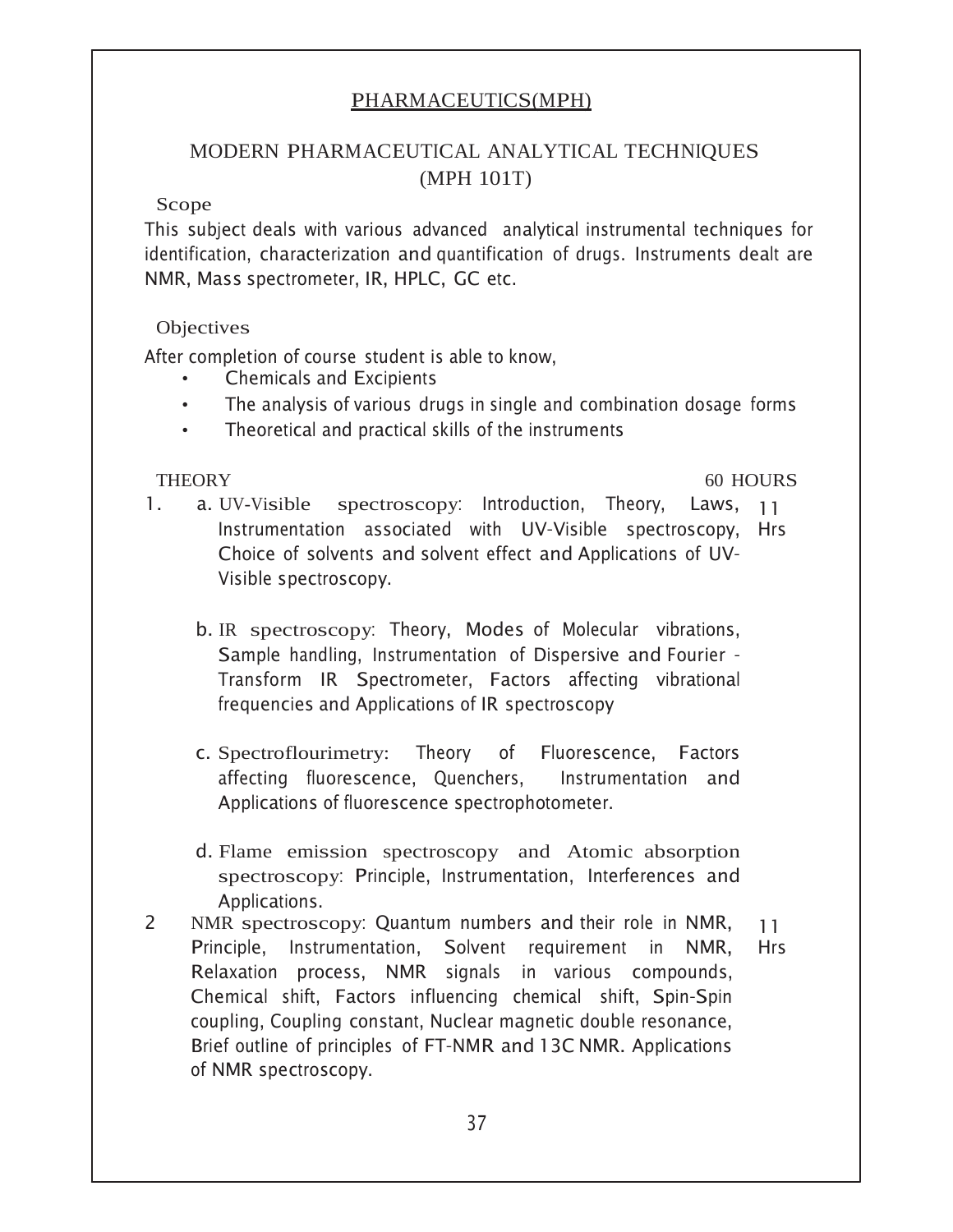- $\mathbf{3}$ Mass Spectroscopy: Principle, Theory, Instrumentation of Mass  $11$ Spectroscopy, Different types of ionization like electron impact. **Hrs** chemical, field, FAB and MALDI, APCI, ESI, APPI Analyzers of Quadrupole and Time of Flight, Mass fragmentation and its rules, Meta stable ions, Isotopic peaks and Applications of Mass spectroscopy
- $\overline{4}$ Chromatography. Principle, apparatus, instrumentation.  $11$ chromatographic parameters, factors affecting resolution and Hrs applications of the following:

a) Paper chromatography b) Thin Layer chromatography

c) Ion exchange chromatography d) Column chromatography

e) Gas chromatography f) High Performance Liguid chromatography

g) Affinity chromatography

5 a. Electrophoresis: Principle, Instrumentation, Working  $11$ conditions, factors affecting separation and applications of the **Hrs** following:

a) Paper electrophoresis b) Gel electrophoresis c) Capillary electrophoresis d) Zone electrophoresis e) Moving boundary electrophoresis f) Iso electric focusing

- b. X ray Crystallography: Production of X rays, Different X rav diffraction methods, Bragg's law, Rotating crystal technique, X ray powder technique, Types of crystals and applications of Xrav diffraction.
- Immunological assays : RIA (Radio immuno assay), ELISA, 6 5 Hrs Bioluminescence assays.

**REFERENCES** 

1. Spectrometric Identification of Organic compounds - Robert M Silverstein, Sixth edition, John Wiley & Sons, 2004.

2. Principles of Instrumental Analysis - Doglas A Skoog, F. James Holler, Timothy A. Nieman, 5th edition, Eastern press, Bangalore, 1998.

3. Instrumental methods of analysis - Willards, 7th edition, CBS publishers.

4. Practical Pharmaceutical Chemistry - Beckett and Stenlake, Vol II, 4th edition, CBS Publishers, New Delhi, 1997.

5. Organic Spectroscopy - William Kemp, 3rd edition, ELBS, 1991.

6. Quantitative Analysis of Drugs in Pharmaceutical formulation - P D Sethi, 3rd Edition, CBS Publishers, New Delhi, 1997.

7. Pharmaceutical Analysis- Modern methods - Part B - J W Munson, Volume 11, Marcel Dekker Series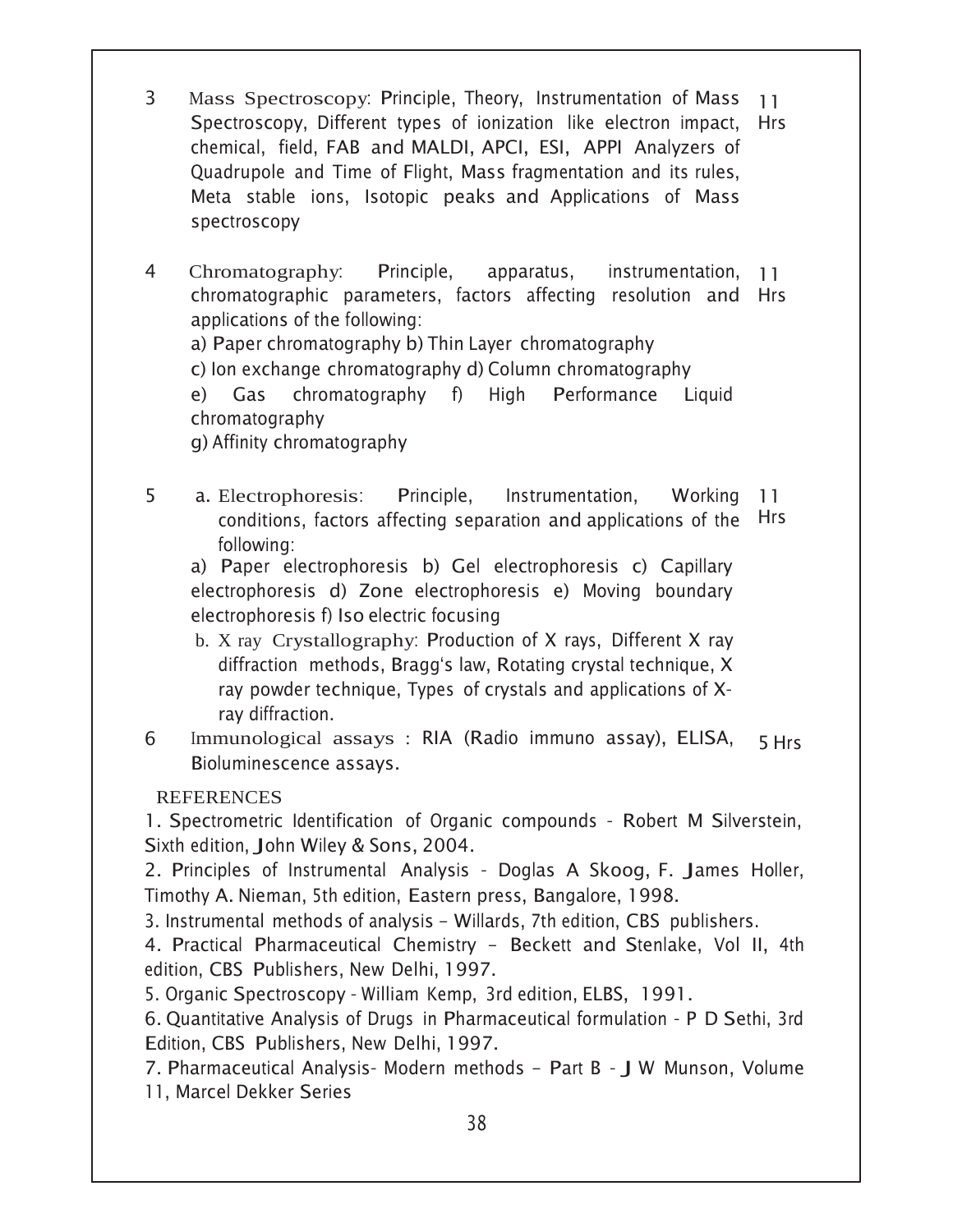## DRUG DELIVERY SYSTEMS (MPH 102T)

#### **SCOPE**

This course is designed to impart knowledge on the area of advances in novel drug delivery systems.

**OBJECTIVES** 

Upon completion of the course, student shall be able to understand

The various approaches for development of novel drug delivery systems.

The criteria for selection of drugs and polymers for the development of delivering system

The formulation and evaluation of Novel drug delivery systems..

## THEORY 60 Hrs

- 1. Sustained Release(SR) and Controlled Release formulations: Introduction & basic concepts, advantages/ Hrs disadvantages, factors influencing, Physicochemical & biological approaches for SR/CR formulation, Mechanism of Drug Delivery from SR/CR formulation. Polymers: introduction, definition, classification, properties and application Dosage Forms for Personalized Medicine: Introduction. Definition. Pharmacogenetics, Categories of Patients for Personalized Medicines: Customized drug delivery systems, Bioelectronic Medicines, 3D printing of pharmaceuticals, Telepharmacy.  $(CR)$  10
- 2 Rate Controlled Drug Delivery Systems: Fundamentals, Types, Activation; Modulated Drug Delivery Hrs Systems;Mechanically activated, pH activated, Enzyme activated, and Osmotic activated Drug Delivery Systems Feedback regulated Drug Delivery Systems; Principles & Fundamentals. Principles & 10
- 3 Gastro-Retentive Drug Delivery Systems: Principle, concepts advantages and , Modulation of GI transit time Hrs approaches to extend GI transit. Buccal Drug Delivery Systems: Principle of muco adhesion, advantages and disadvantages, Mechanism of drug permeation, Methods of formulation and its evaluations.  $10^{-7}$
- 4 Occular Drug Delivery Systems: Barriers of drug permeation, Methods to overcome barriers. 06 Hrs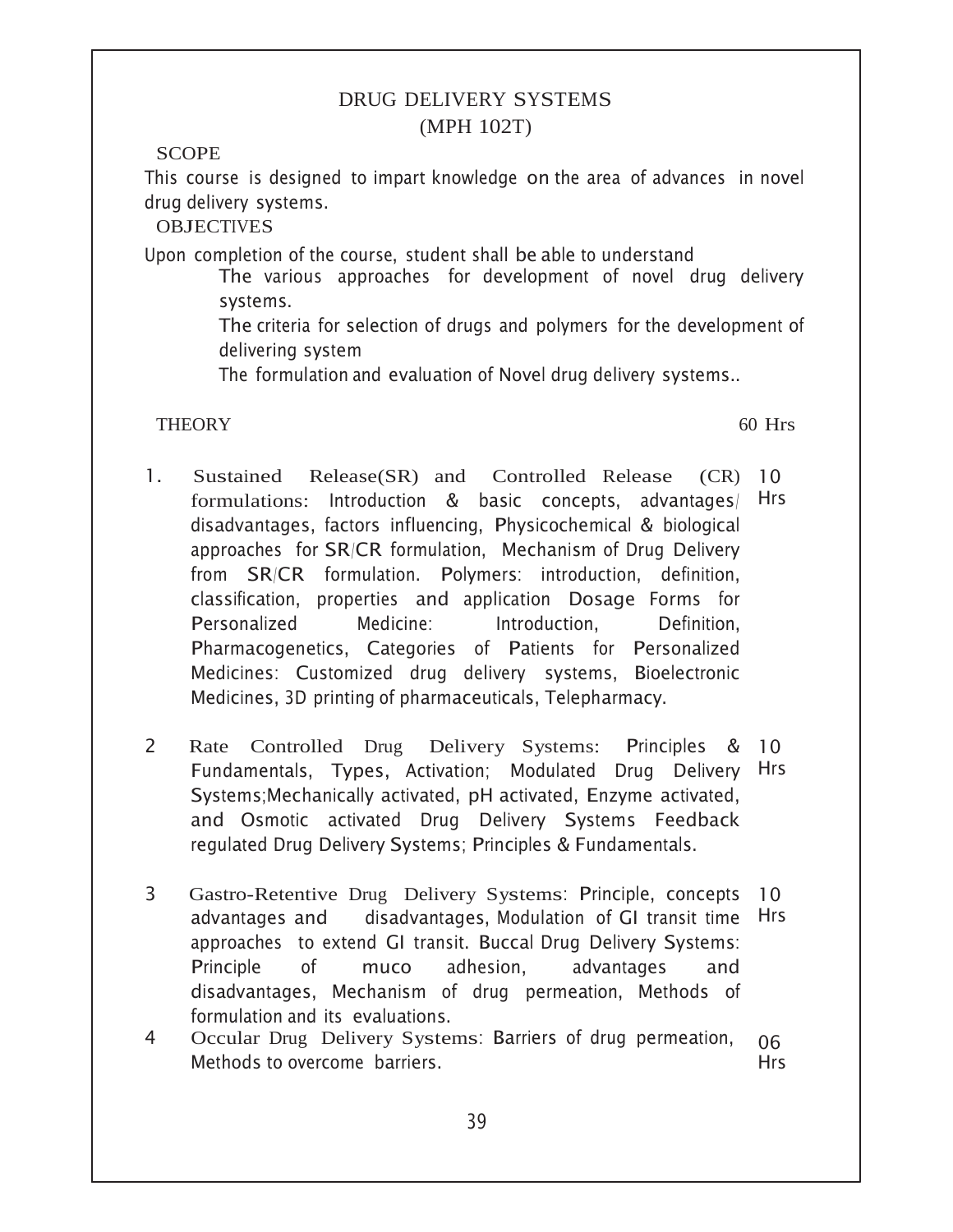- 5 Transdermal Drug Delivery Systems: Structure of skin and 10 barriers, Penetration enhancers, enhancers, Transdermal Drug Delivery Systems, Formulation and evaluation. Hrs
- 6 Protein and Peptide Delivery: Barriers for protein delivery. Formulation and Evaluation of delivery systems of proteins and other macromolecules. 08 Hrs
- 7 Vaccine delivery systems: Vaccines, uptake of antigens, single shot vaccines, mucosal and transdermal delivery of vaccines. 06 Hrs

1. Y W. Chien, Novel Drug Delivery Systems, 2nd edition, revised and expanded,

Marcel Dekker, Inc., New York, 1992.

2. Robinson, J. R., Lee V. H. L, Controlled Drug Delivery Systems, Marcel Dekker,Inc., New York, 1992.

3. Encyclopedia of controlled delivery, Editor- Edith Mathiowitz, Published by WileyInterscience Publication, John Wiley and Sons, Inc, New York! Chichester/Weinheim

4. N.K. Jain, Controlled and Novel Drug Delivery, CBS Publishers & Distributors, New Delhi, First edition 1997 (reprint in 2001).

5. S.P. Vyas and R.K. Khar, Controlled Drug Delivery - concepts and advances, Vallabh Prakashan, New Delhi, First edition 2002

## **JOURNALS**

- 1. Indian Journal of Pharmaceutical Sciences (IPA)
- 2. Indian drugs (IDMA)

3. Journal of controlled release (Elsevier Sciences) desirable

4. Drug Development and Industrial Pharmacy (Marcel & Decker) desirable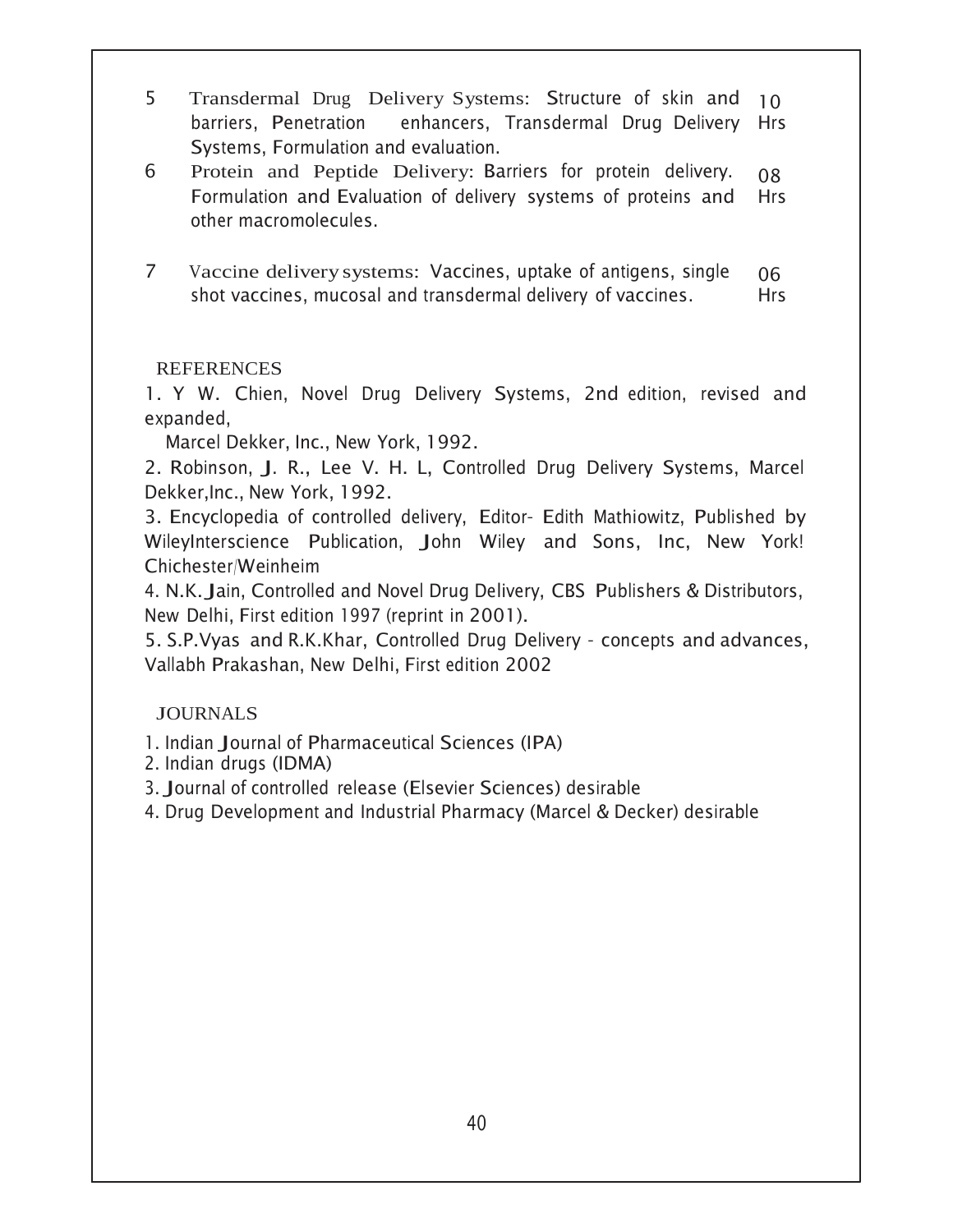## MODERN PHARMACEUTICS (MPH 103T)

Scope

Course designed to impart advanced knowledge and skills required to learn various aspects and concepts at pharmaceutical industries

## **Objectives**

Upon completion of the course, student shall be able to understand

- The elements of preformulation studies.
- The Active Pharmaceutical Ingredients and Generic drug Product development
- Industrial Management and GMP Considerations.
- Optimization Techniques & Pilot Plant Scale Up Techniques

• Stability Testing, sterilization process & packaging of dosage forms. THEORY 60 HRS

1. a. Preformation Concepts - Drug Excipient interactions - 10 different methods, kinetics of stability, Stability testing. Theories of Hrs dispersion and pharmaceutical Dispersion (Emulsion and Suspension, SMEDDS) preparation and stability Large and small volume parental - physiological and formulation consideration, Manufacturing and evaluation.

b. Optimization techniques in Pharmaceutical Formulation. Concept and parameters of optimization, Optimization techniques in pharmaceutical formulation and processing. Statistical design, Response surface method, Contour designs, Factorial designs and application in formulation  $10<sup>°</sup>$ Hrs

- 2 Validation : Introduction to Pharmaceutical Validation, Scope & merits of Validation, Validation and calibration of Master plan, ICH & WHO quidelines for calibration and validation of equipments, Validation of specific dosage-form, dosage form, Types of validation. Government regulation, Manufacturing Process Model,  $URS, DQ, IQ, OQ & P.Q.$  of facilities. 10 Hrs
- 3 cGMP & Industrial Management: Objectives and policies of 10 current good manufacturing practices, layout of buildings, services. equipments and their maintenance Production management: Production organization, , materials management, handling and transportation, inventory management and control, production and planning control, Sales forecasting, budget and cost control, industrial and personal relationship. Concept of Total Quality Management. Hrs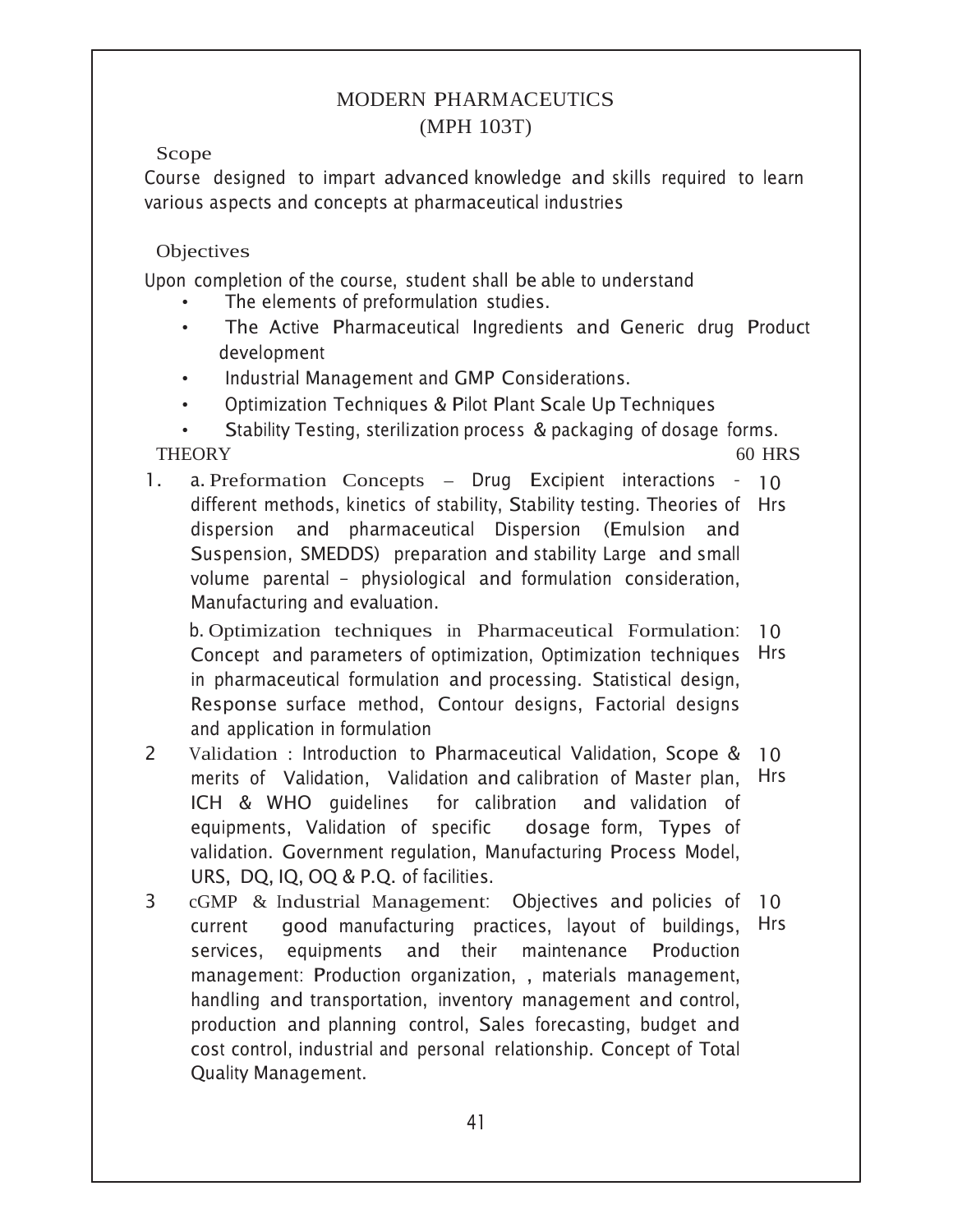- 4 Compression and compaction: Physics of tablet compression, 10 compression. consolidation, effect of friction, distribution of Hrs forces, compaction profiles. Solubility.
- 5 Study of consolidation parameters; Diffusion parameters, 10 Dissolution parameters and Pharmacokinetic parameters, Heckel Hrs plots, Similarity factors - f2 and f1, Higuchi and Peppas plot, Linearity Concept of significance, Standard deviation, Chi square test, students T-test , ANOVA test.

- 1. Theory and Practice of Industrial Pharmacy By Lachmann and Libermann
- 2. Pharmaceutical dosage forms: Tablets Vol. 1-3 by Leon Lachmann.
- 3. Pharmaceutical Dosage forms: Disperse systems, Vol, 1-2; By Leon Lachmann.
- 4. Pharmaceutical Dosage forms: Parenteral medications Vol. 1-2; By Leon Lachmann.
- 5. Modern Pharmaceutics: By Gillbert and S. Banker.
- 6. Remington's Pharmaceutical Sciences.
- 7. Advances in Pharmaceutical Sciences Vol. 1-5; By H.S. Bean & A.H. Beckett.
- 8. Physical Pharmacy; By Alfred martin
- 9. Bentley's Textbook of Pharmaceutics by Rawlins.
- 10. Good manufacturing practices for Pharmaceuticals: A plan for total quality control, Second edition; By Sidney H. Willig.
- 11. Quality Assurance Guide; By Organization of Pharmaceutical producers of India.
- 12. Drug formulation manual; By D.P.S. Kohli and D.H.Shah. Eastern publishers, New Delhi.
- 13. How to practice GMPs; By P.P.Sharma. Vandhana Publications, Agra.
- 14. Pharmaceutical Process Validation; By Fra. R. Berry and Robert A. Nash.
- 15. Pharmaceutical Preformulations; By J.J. Wells.
- 16. Applied production and operations management; By Evans, Anderson, Sweeney and Williams.
- 17. Encyclopaedia of Pharmaceutical technology, Vol I III.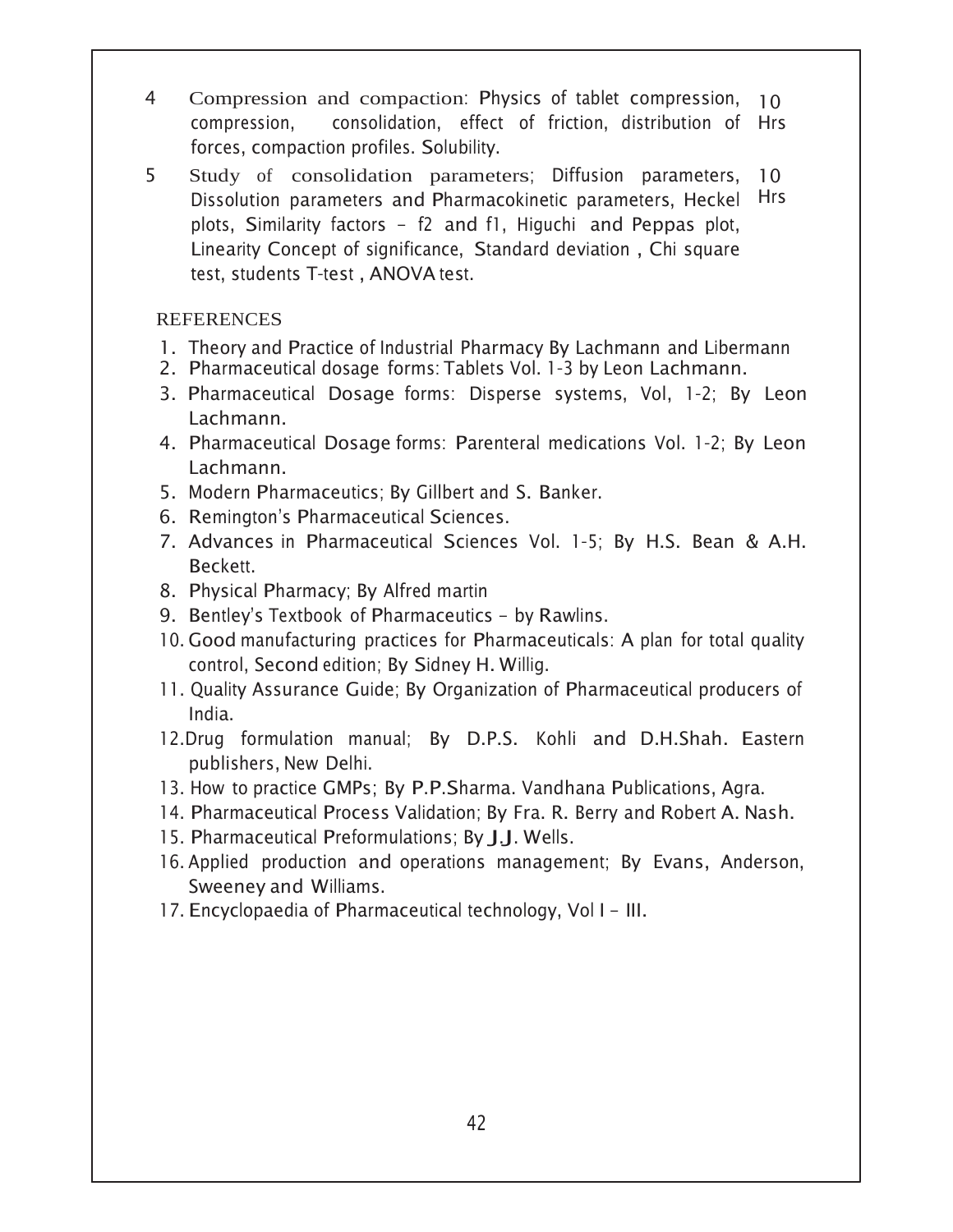## **REGULATORY AFFAIRS** (MPH 104T)

## Scope

Course designed to impart advanced knowledge and skills required to learn the concept of generic drug and their development, various regulatory filings in different countries, different phases of clinical trials and submitting regulatory documents: filing process of IND, NDA and ANDA

- To know the approval process of
- To know the chemistry, manufacturing controls and their regulatory  $\bullet$ importance
- To learn the documentation requirements for
- To learn the importance and

Objectives:

Upon completion of the course, it is expected that the students will be able to understand

- The Concepts of innovator and generic drugs, drug development  $\bullet$ process
- The Regulatory guidance's and guidelines for filing and approval  $\bullet$ process
- Preparation of Dossiers and their submission to regulatory agencies in different countries
- Post approval regulatory reguirements for actives and drug products
- Submission of global documents in CTD/ eCTD formats  $\bullet$
- Clinical trials requirements for approvals for conducting clinical trials  $\bullet$
- Pharmacovigilence and process of monitoring in clinical trials.  $\bullet$

## **THEORY**

 $60$  Hrs

 $\mathbf{1}$  $a<sub>z</sub>$ Documentation in Pharmaceutical industry: Master 12 formula record, DMF (Drug Master File), distribution records. Hrs Generic drugs product development Introduction, Hatch-Waxman act and amendments. CFR (CODE OF FEDERAL REGULATION) , drug product performance, in-vitro, ANDA regulatory approval process, NDA approval process, BE and drug product assessment, in -vivo, scale up process approval changes, post marketing surveillance, outsourcing BA and BE to CRO.

 $b_{-}$ Regulatory requirement for product approval: API, biologics, novel, therapies obtaining NDA, ANDA for generic drugs ways and means of US registration for foreign drugs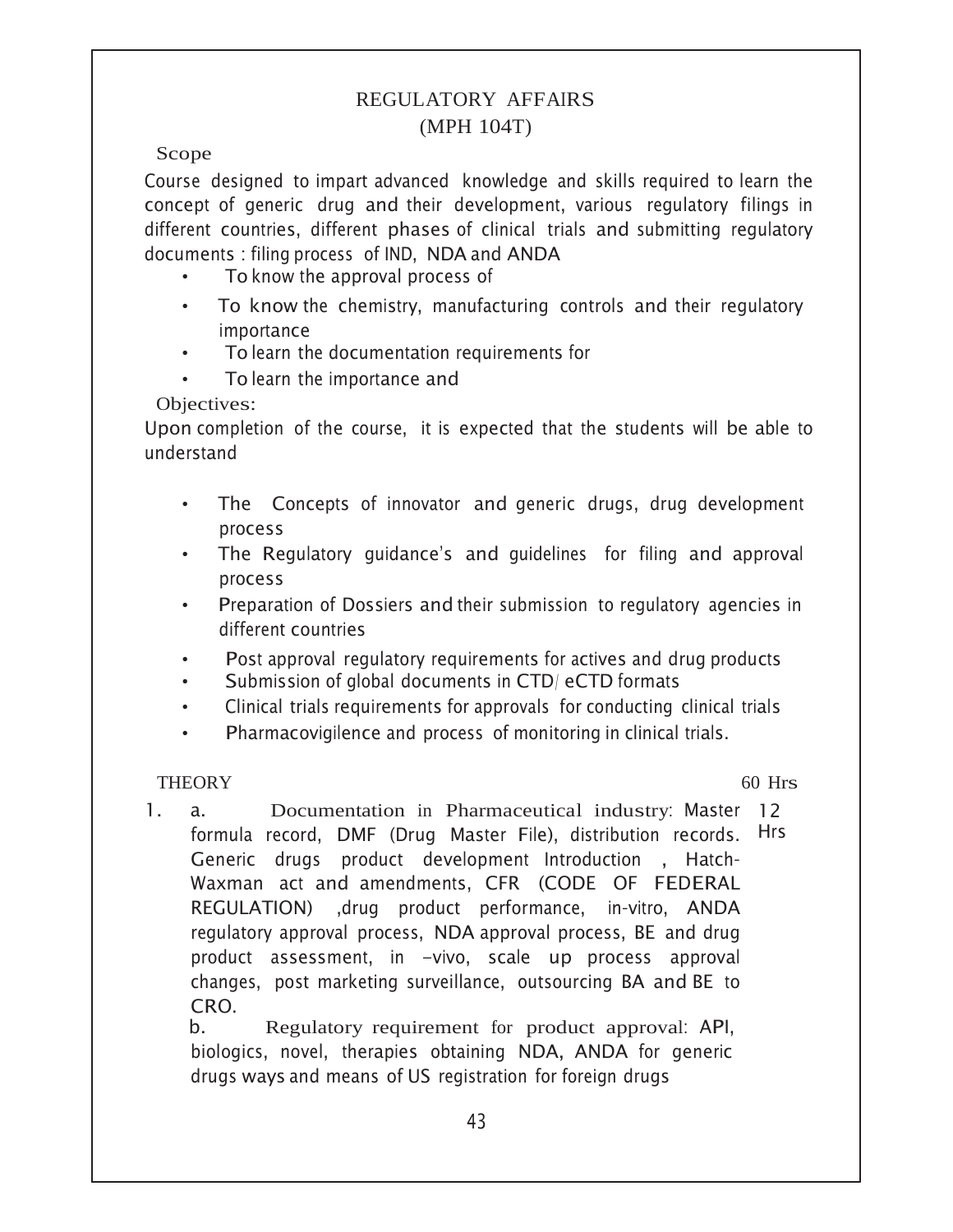- 2 CMC, post approval regulatory affairs. Regulation for combination 12 products and medical devices.CTD and ECTD format, industry Hrs and FDA liaison. ICH - Guidelines of ICH-Q, S E, M. Regulatory requirements of EU, MHRA, TGA and ROW countries.
- 3 Non clinical drug development: Global submission of IND, 12 NDA, ANDA. Investigation of medicinal products dossier, dossier (IMPD) and investigator brochure (IB). Hrs
- 4 Clinical trials: Developing clinical trial protocols. Institutional review board/ independent ethics committee Formulation and working procedures informed Consent process and procedures. HIPAAnew, requirement to clinical study process, pharmacovigilance safety monitoring in clinical trials.  $12<sup>2</sup>$ Hrs

- 1. Generic Drug Product Development, Solid Oral Dosage forms, Leon Shargel and IsaderKaufer,Marcel Dekker series, Vol.143
- 2. The Pharmaceutical Regulatory Process, Second Edition Edited by Ira R. Berry and Robert P.Martin, Drugs and the Pharmaceutical Sciences, Vol.185, Informa Health care Publishers.
- 3. New Drug Approval Process: Accelerating Global Registrations By Richard A Guarino, MD, 5th edition, Drugs and the Pharmaceutical Sciences, Vol. 190.
- 4. Guidebook for drug regulatory submissions / Sandy Weinberg. By John Wiley & Sons.Inc.
- 5. FDA regulatory affairs: a guide for prescription drugs, medical devices, and biologics/edited By Douglas J. Pisano, David Mantus.
- 6. Clinical Trials and Human Research: A Practical Guide to Regulatory Compliance By Fay A. Rozovsky and Rodney K. Adams
- 7. www.ich.org/
- 8. www.fda.gov/
- 9. europa.eu/index\_en.htm
- 10. https://www.tga.gov.au/tga-basics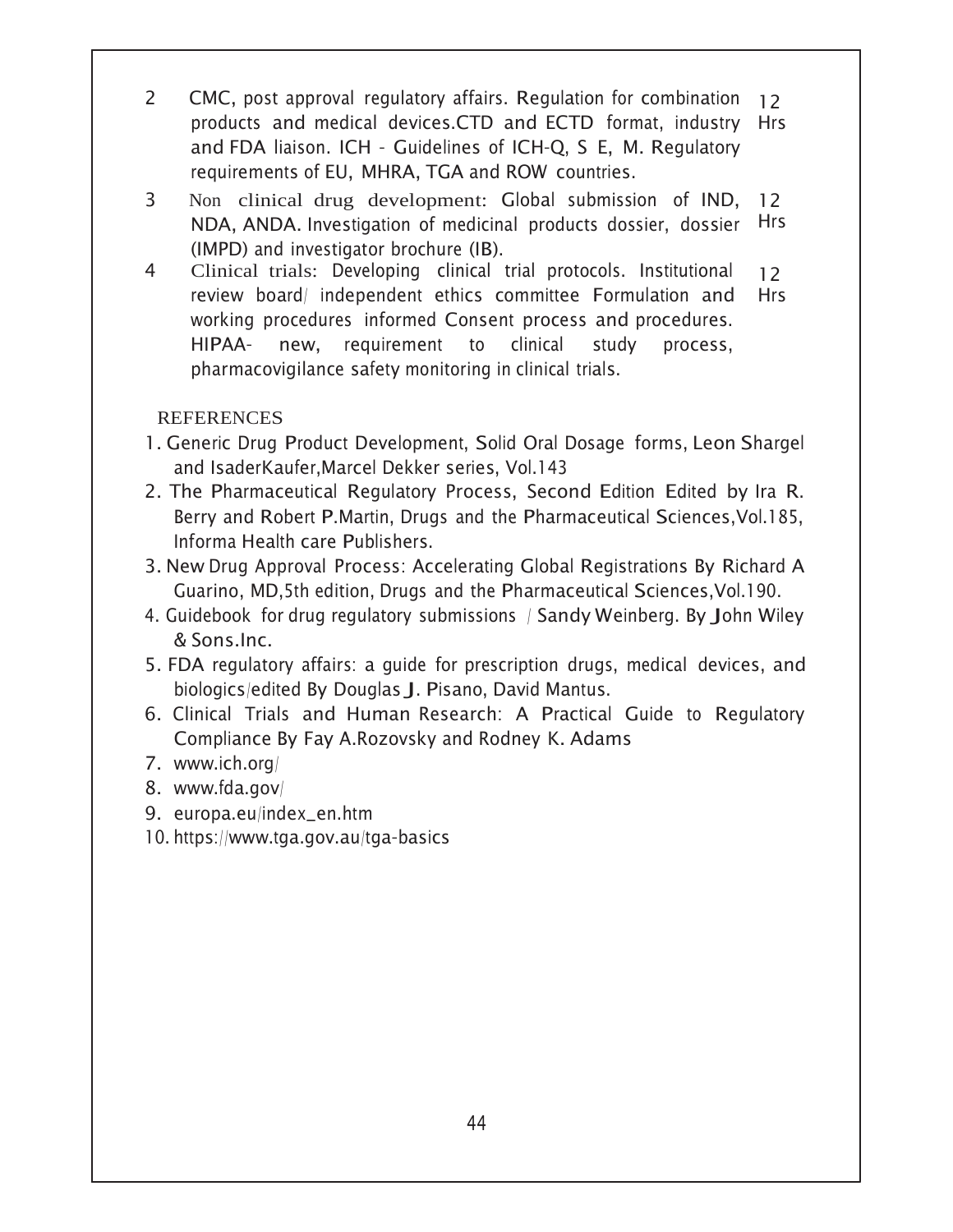# PHARMACEUTICS PRACTICALS - <sup>I</sup> (MPH 105P)

- 1. Analysis of pharmacopoeial compounds and their formulations by UV Vis spectrophotometer
- 2. Simultaneous estimation of multi component containing formulations by UV spectrophotometry
- 3. Experiments based on HPLC
- 4. Experiments based on Gas Chromatography
- 5. Estimation of riboflavin/quinine sulphate by fluorimetry
- 6. Estimation of sodium/potassium by flame photometry
- 7. To perform In-vitro dissolution profile of CR/SR marketed formulation
- 8. Formulation and evaluation of sustained release matrix tablets
- 9. Formulation and evaluation osmotically controlled DDS
- 10. Preparation and evaluation of Floating DDS- hydro dynamically balanced  $DDS$
- 11. Formulation and evaluation of Muco adhesive tablets.
- 12. Formulation and evaluation of trans dermal patches.
- 13. To carry out preformulation studies of tablets.
- 14. To study the effect of compressional force on tablets disintegration time.
- 15. To study Micromeritic properties of powders and granulation.
- 16. To study the effect of particle size on dissolution of a tablet.
- 17. To study the effect of binders on dissolution of a tablet.
- 18. To plot Heckal plot, Higuchi and peppas plot and determine similarity factors.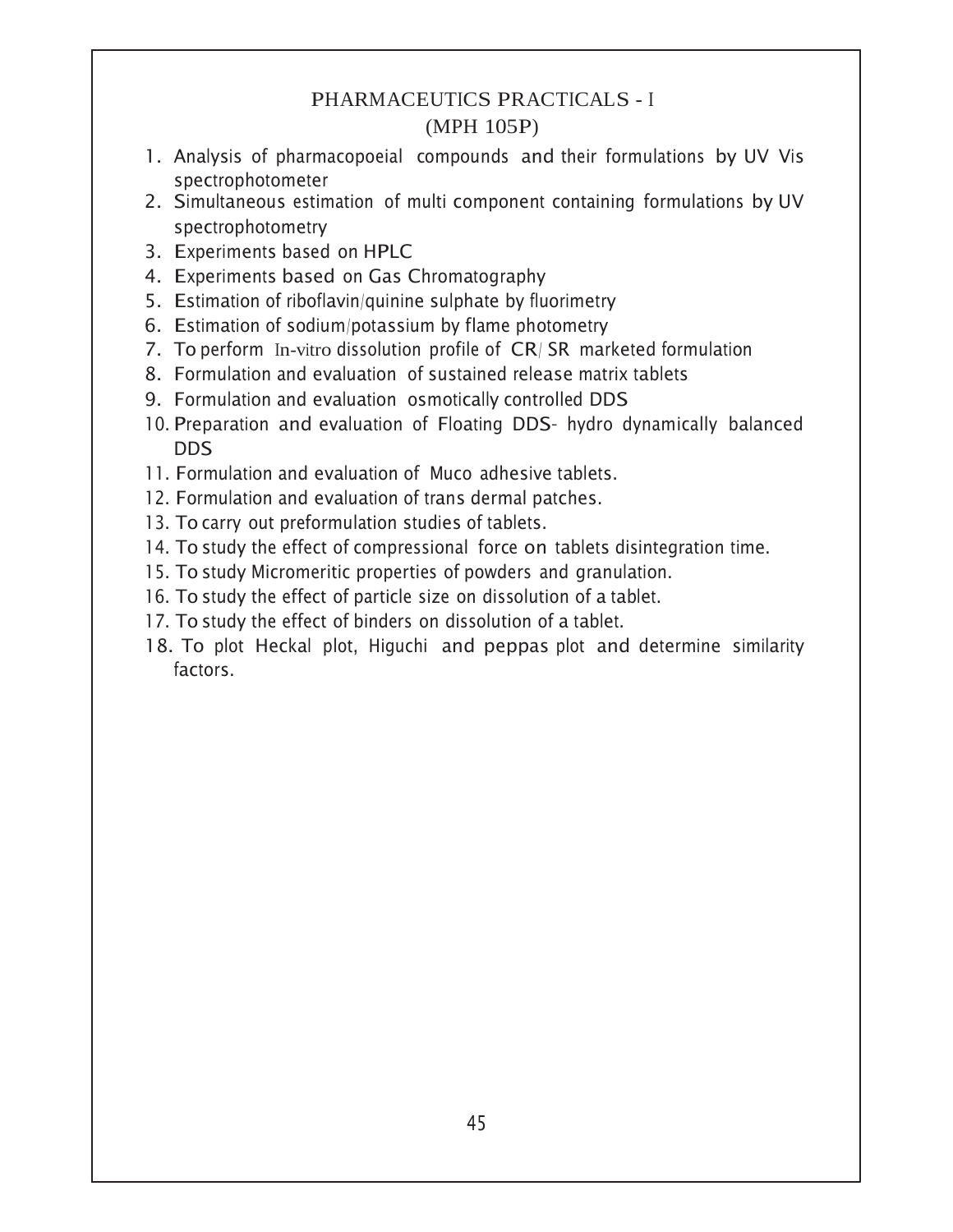# MOLECULAR PHARMACEUTICS (NANO TECHNOLOGY & TARGETED DDS) (NTDS)

#### (MPH 201T)

#### Scope

This course is designed to impart knowledge on the area of advances in novel drug delivery systems.

**Objectives** 

Upon completion of the course student shall be able to understand

- The various approaches for development of novel drug delivery systems.
- The criteria for selection of drugs and polymers for the development of NTDS
- The formulation and evaluation of novel drug delivery systems.

# THEORY 60 Hrs

- 1. Targeted Drug Delivery Systems: Concepts, Events and 12 biological process involved in drug targeting. Tumor targeting and Hrs Brain specific delivery.
- 2 Targeting Methods: introduction preparation and evaluation. Nano Particles & Liposomes: Types, preparation and evaluation.  $12<sup>°</sup>$ Hrs
- 3 Micro Capsules / Micro Spheres: Types, preparation and 12 evaluation , Monoclonal Antibodies ; preparation and application, preparation and application of Niosomes. Aguasomes. Phytosomes, Electrosomes. Hrs
- 4 Pulmonary Drug Delivery Systems : Aerosols, propellents, ContainersTypes, preparation and evaluation, Intra Nasal Route Delivery systems; Types, preparation and evaluation.  $12<sup>°</sup>$ Hrs
- 5 Nucleic acid based therapeutic delivery system : Gene therapy, introduction (ex-vivo & in-vivo gene therapy). Potential target Hrs diseases for gene therapy (inherited disorder and cancer). Gene expression systems (viral and nonviral gene transfer). Liposomal gene delivery systems.  $12 \overline{ }$

Biodistribution and Pharmacokinetics. knowledge of therapeutic antisense molecules and aptamers as drugs of future.

- 1. Y W. Chien, Novel Drug Delivery Systems, 2nd edition, revised and expanded,Marcel Dekker, Inc., New York, 1992.
- 2. S.P.Vyas and R.K.Khar, Controlled Drug Delivery concepts and advances, VallabhPrakashan, New Delhi, First edition 2002.
- 3. N.K. Jain, Controlled and Novel Drug Delivery, CBS Publishers & Distributors, NewDelhi, First edition 1997 (reprint in 2001).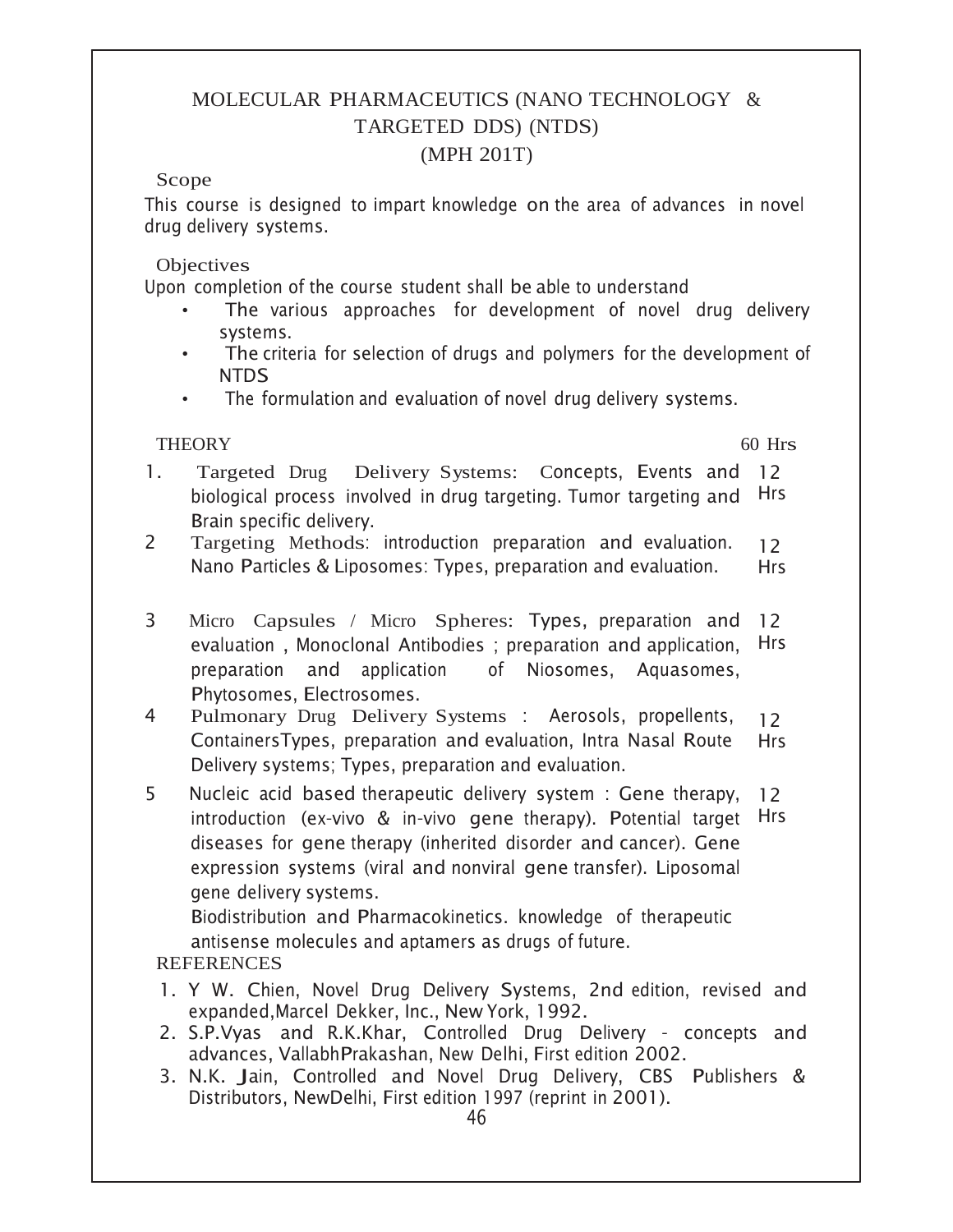# ADVANCED BIOPHARMACEUTICS & PHARMACOKINETICS (MPH 202T)

#### Scope

This course is designed to impart knowledge and skills necessary for dose calculations, dose adjustments and to apply biopharmaceutics theories in practical problem solving. Basic theoretical discussions of the principles of biopharmaceutics and pharmacokinetics are provided to help the students' to clarify the concepts.

## **Objectives**

Upon completion of this course it is expected that students will be able understand.

- The basic concepts in biopharmaceutics and pharmacokinetics.
- The use raw data and derive the pharmacokinetic models and parameters the best describe the process of drug absorption, distribution, metabolism and elimination.
- The critical evaluation of biopharmaceutic studies involving drug product equivalency.
- The design and evaluation of dosage regimens of the drugs using pharmacokinetic and biopharmaceutic parameters.
- The potential clinical pharmacokinetic problems and application of basics of pharmacokinetic

# THEORY 60 Hrs

1. Drug Absorption from the Gastrointestinal Gastrointestinal tract, Mechanism of drug absorption, Factors Hrs affecting drug absorption, pH-partition theory of drug absorption. Formuulation and physicochemical factors: Dissolution rate, Dissolution process. Noves-Whitney equation and drug dissolution, Factors affecting the dissolution rate. Gastrointestinal absorption: role of the dosage-form: Solution (elixir, syrup and solution) as a dosage form ,Suspension as a dosage form, Capsule as a dosage form, Tablet as a dosage form ,Dissolution methods ,Formulation and processing factors, Correlation of in vivo data with in vitro dissolution data.Transport model: Permeability-Solubility-Charge State and the pH Partition Hypothesis, Properties of the Gastrointestinal Tract (GIT), pH Microclimate Intracellular pH Environment, Tight-Junction Complex. Tract: 12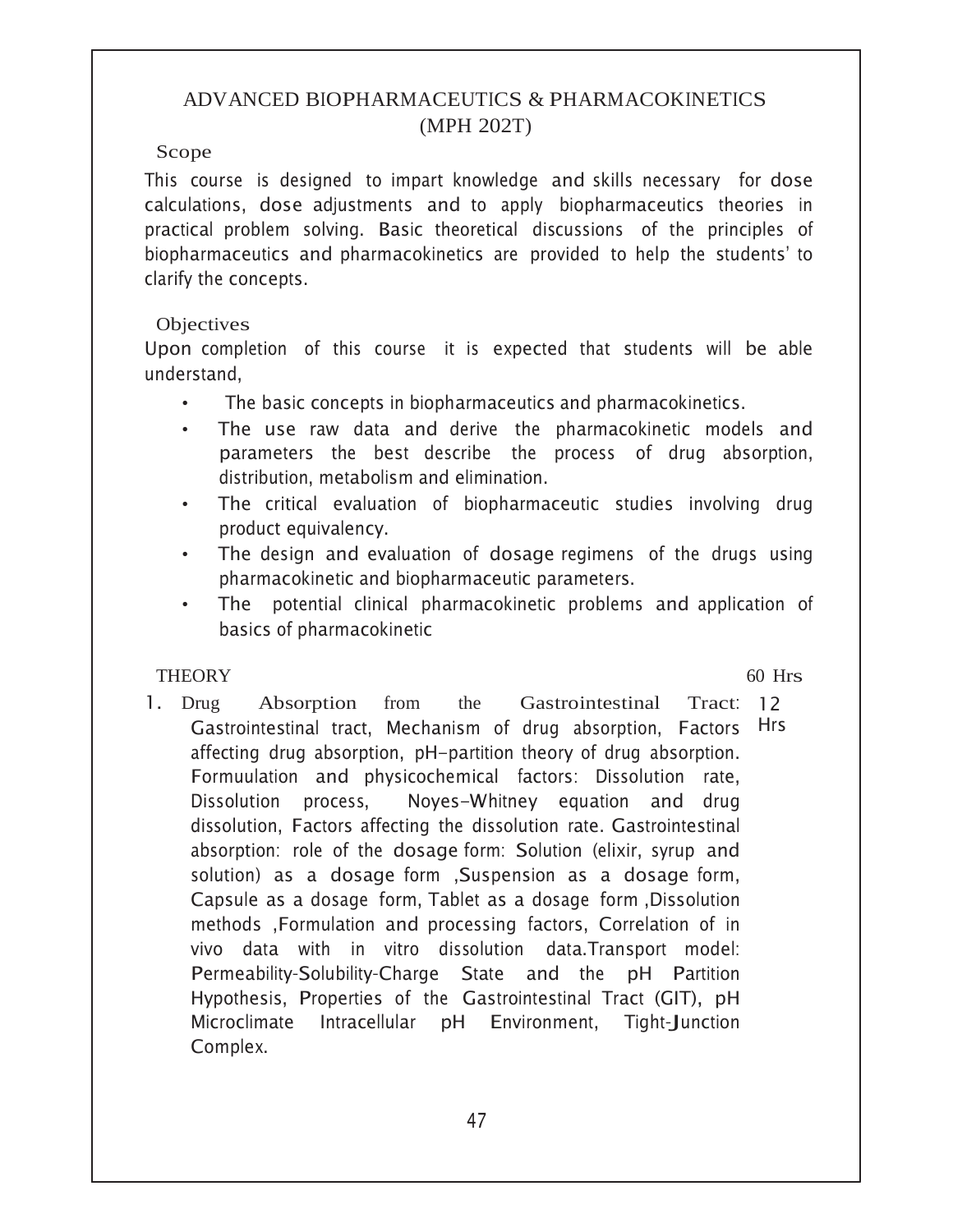- 2 Biopharmaceutic considerations in drug product design 12 and In Vitro Drug Product Performance: Introduction, biopharmaceutic factors affecting drug bioavailability, rate-limiting steps in drug absorption, physicochemical nature of the drug formulation factors affecting drug product performance, in vitro: dissolution and drug release testing, compendial methods of dissolution, alternative methods of dissolution testing,meeting dissolution requirements,problems of variable control in dissolution testingperformance of drug products. In vitro-in vivo correlation, dissolution profile comparisons, drug product stability, considerations in the design of a drug product. Hrs
- 3 Pharmacokinetics: Basic considerations. pharmacokinetic 12 models, compartment modeling: one compartment model-IV Hrs bolus, IV infusion, extra-vascular. Multi compartment model:two compartment - model in brief, non-linear pharmacokinetics: cause of non-linearity, Michaelis – Menten equation, estimation of  $\mathsf{k}_{\mathsf{max}}$ and  $v_{\text{max}}$ . Drug interactions: introduction, the effect of proteinbinding interactions.the effect of tissue-binding interactions.cytochrome p450-based drug interactions, drug interactions linked to transporters.
- Drug Product Performance, In Vivo: Bioavailability and Bioequivalence: drug product performance, purpose of bioavailability studies, relative and absolute availability. methods for assessing bioavailability, bioequivalence studies, design and evaluation of bioequivalence studies, study designs, crossover study designs, evaluation of the data, bioequivalence example, study submission and drug review process. biopharmaceutics classification system, methods. Permeability: In-vitro, in-situ and In-vivo methods.generic biologics (biosimilar drug products), clinical significance of bioequivalence studies, special concerns in bioavailability and bioequivalence studies, generic substitution.  $12<sup>°</sup>$ Hrs
- 5 Application of Pharmacokinetics: Modified-Release Drug Products, Targeted Drug Delivery Systems and Biotechnological Products. Introduction to Pharmacokinetics and pharmacodynamic. drug interactions. Pharmacokinetics and pharmacodynamics of biotechnology drugs. Introduction, Proteins and peptides, Monoclonal antibodies, Oligonucleotides, Vaccines (immunotherapy), Gene therapies.  $12<sup>2</sup>$ Hrs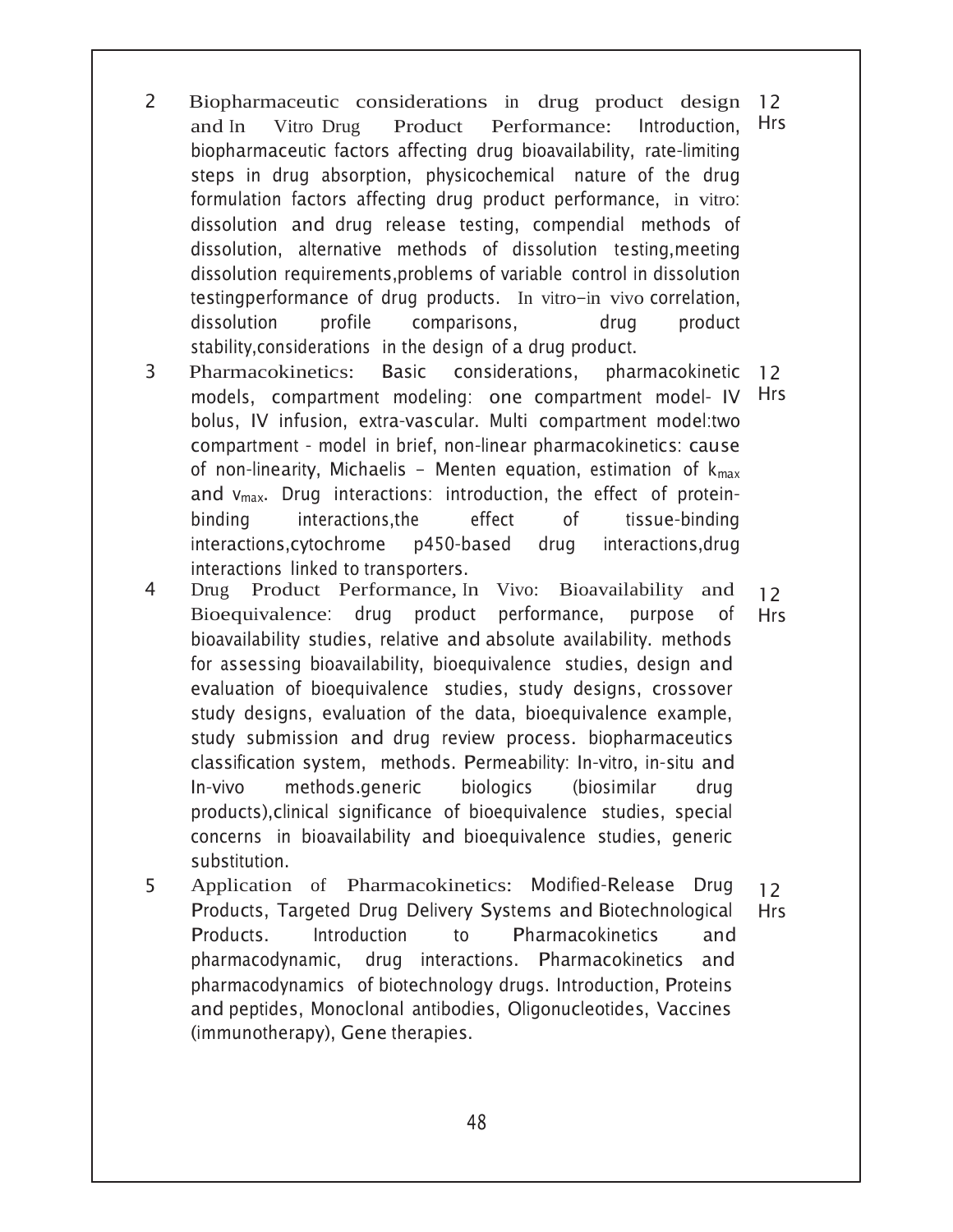- 1. Biopharmaceutics and Clinical Pharmacokinetics by Milo Gibaldi, 4th edition, Philadelphia, Lea and Febiger, 1991
- 2. Biopharmaceutics and Pharmacokinetics, A. Treatise, D.M. Brahmankar and Sunil B. Jaiswal., VallabPrakashan, Pitampura, Delhi
- 3. Applied Biopharmaceutics and Pharmacokinetics by Shargel. Land YuABC, 2<sup>nd</sup>edition, Connecticut Appleton Century Crofts, 1985
- 4. Textbook of Biopharmaceutics and Pharmacokinetics, Dr. Shobha Rani R. Hiremath.Prism Book
- 5. Pharmacokinetics by Milo Gibaldi and D. Perrier, 2nd edition, Marcel Dekker Inc., New York, 1982
- 6. Current Concepts in Pharmaceutical Sciences: Biopharmaceutics, Swarbrick. J, Leaand Febiger, Philadelphia, 1970
- 7. Clinical Pharmacokinetics, Concepts and Applications 3rd edition by Malcolm Rowland and Thom~ N. Tozer, Lea and Febiger, Philadelphia, 1995
- 8. Dissolution, Bioavailability and Bioequivalence, Abdou. H.M, Mack PublishingCompany, Pennsylvania 1989
- 9. Biopharmaceutics and Clinical Pharmacokinetics, An Introduction, 4th edition, revised and expande by Robert. E. Notari, Marcel Dekker Inc, New York and Basel, 1987.
- 10. Biopharmaceutics and Relevant Pharmacokinetics by John. G Wagner and M.Pemarowski, 1st edition, Drug Intelligence Publications, Hamilton, Illinois, 1971.
- 11. Encyclopedia of Pharmaceutical Technology, Vol 13, James Swarbrick, James. G.Boylan, Marcel Dekker Inc, New York, 1996.
- 12. Basic Pharmacokinetics, 1 st edition, Sunil S Jambhekarand Philip J Breen, pharmaceutical press, RPS Publishing, 2009.
- 13. Absorption and Drug Development- Solubility, Permeability, and Charge State, Alex Avdeef, John Wiley & Sons, Inc, 2003.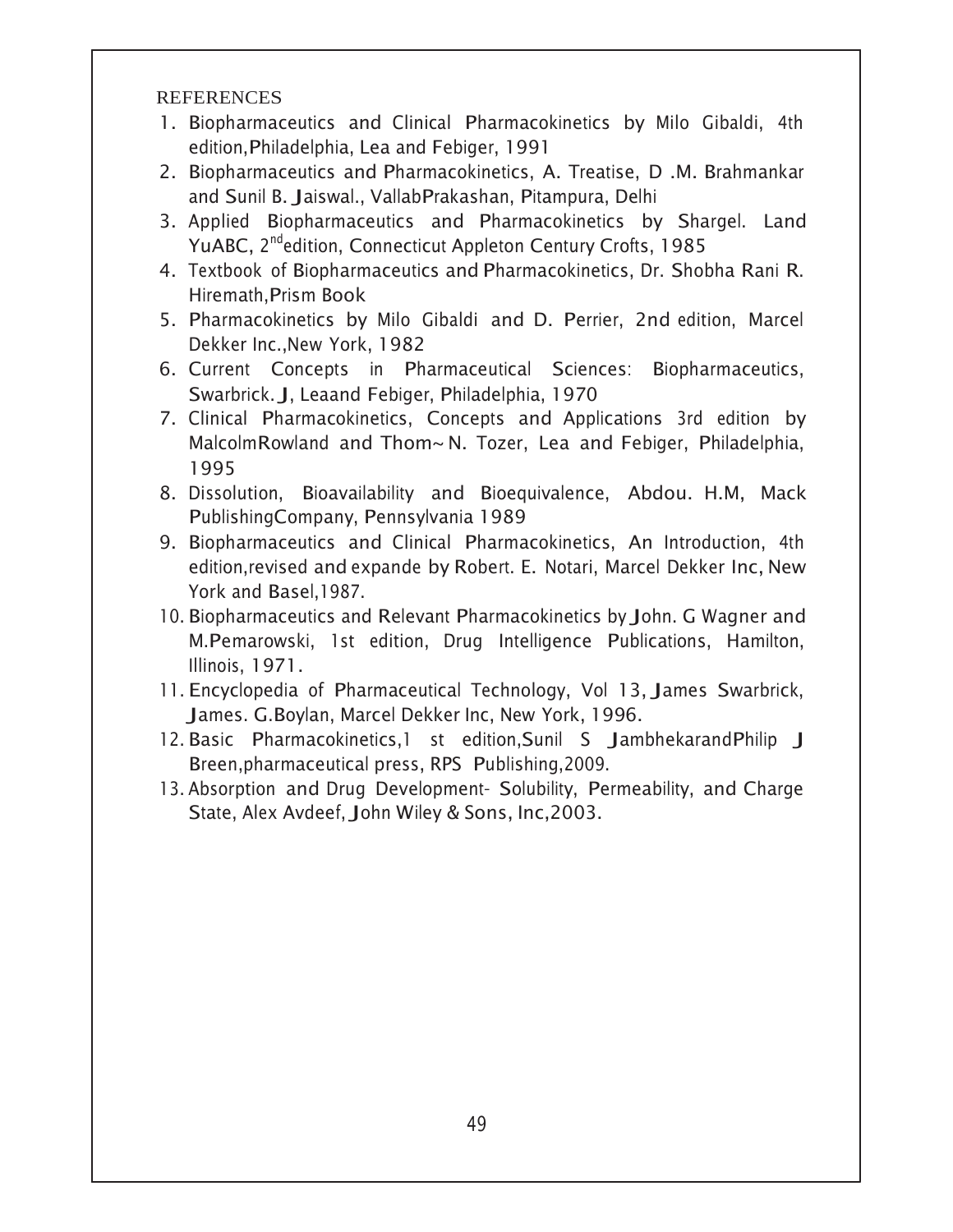# COMPUTER AIDED DRUG DEVELOPMENT (MPH 203T)

#### Scope

This course is designed to impart knowledge and skills necessary for computer Applications in pharmaceutical research and development who want to understand the application of computers across the entire drug research and development process. Basic theoretical discussions of the principles of more integrated and coherent use of computerized information (informatics) in the drug development process are provided to help the students to clarify the concepts.

## **Objectives**

Upon completion of this course it is expected that students will be able to understand.

- History of Computers in Pharmaceutical Research and Development
- Computational Modeling of Drug Disposition
- Computers in Preclinical Development
- Optimization Techniques in Pharmaceutical Formulation
- Computers in Market Analysis
- Computers in Clinical Development
- Artificial Intelligence (AI) and Robotics
- Computational fluid dynamics (CFD)

# THEORY 60 Hrs

- 1. a. Computers in Pharmaceutical Research Development: A General Overview: History of Computers in Hrs Pharmaceutical Research and Development. Statistical modeling in Pharmaceutical research and development: Descriptive versus Mechanistic Modeling. Statistical Parameters. , Estimation, Confidence Regions, Nonlinearity at the Optimum, Sensitivity Analysis, Optimal Design, Population Modeling b. Quality-by-Design In Pharmaceutical Development: Introduction, ICH Q8 guideline, Regulatory and industry views on QbD, Scientifically based QbD - examples of application. and  $12$
- 2 Computational Modeling Of Drug Disposition: Introduction , Modeling Techniques: Drug Absorption, Solubility, Intestinal Permeation, Drug Distribution ,Drug Excretion, Active Transport; P-gp, BCRP, Nucleoside Transporters, hPEPT1, ASBT, OCT, OATP, BBB-Choline Transporter.  $12<sup>°</sup>$ Hrs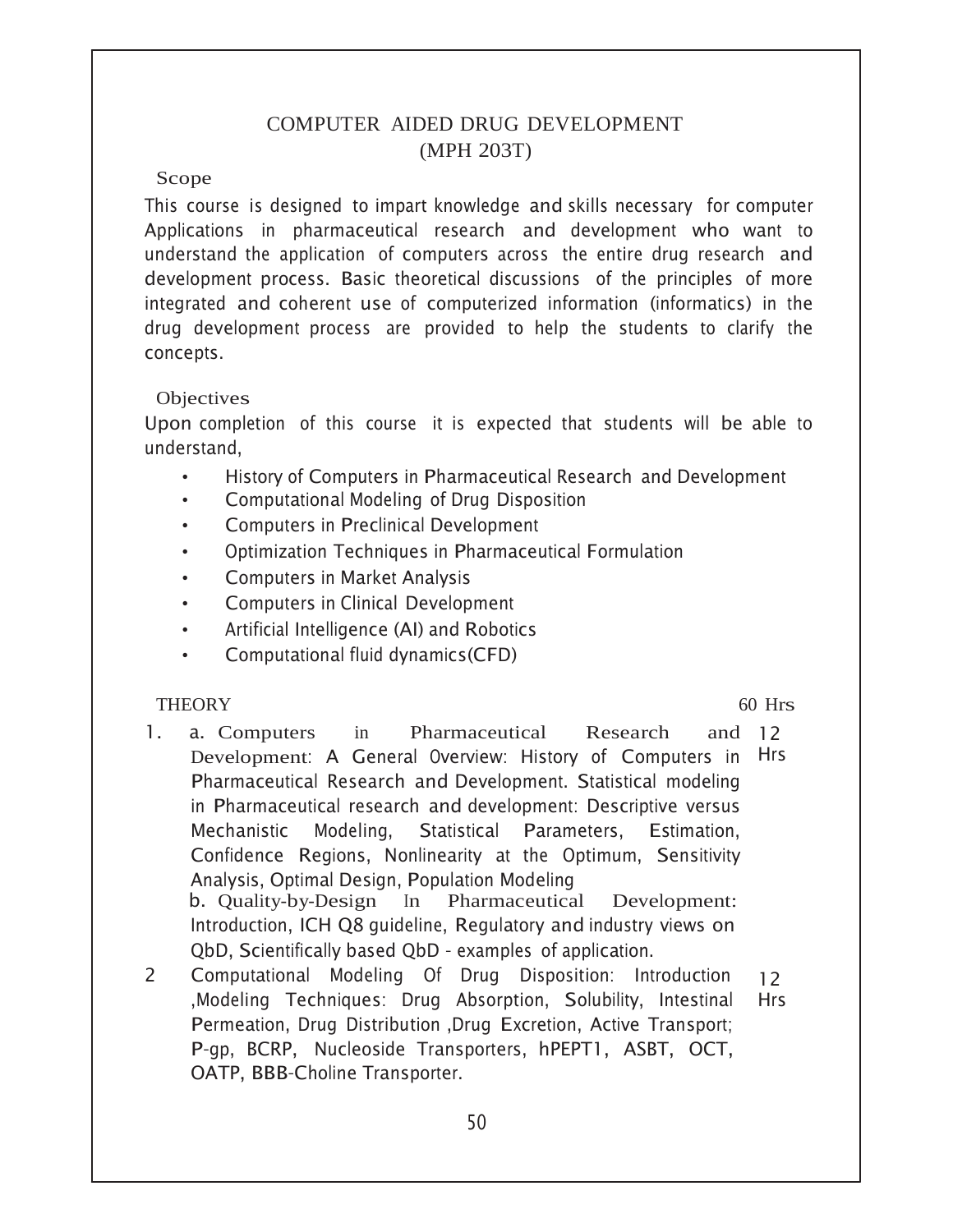- 3 Computer-aided formulation development: optimization, Optimization parameters, Factorial design, Optimization technology & Screening design. Computers in Pharmaceutical Formulation: Development of pharmaceutical emulsions, microemulsion drug carriers Legal Protection of Innovative Uses of Computers in R&D, The Ethics of Computing in Pharmaceutical Research, Computers in Market analysis Concept of 12 Hrs
- 4 a. Computer-aided biopharmaceutical Gastrointestinal absorption simulation. Introduction, Theoretical Hrs background, Model construction, Parameter sensitivity analysis, Virtual trial, Fed vs. fasted state, In vitro dissolution and in vitroin vivo correlation, Biowaiver considerations characterization: 12

b. Computer Simulations in Pharmacokinetics and Pharmacodynamics: Introduction, Computer Simulation: Whole Organism, Isolated Tissues, Organs, Cell, Proteins and Genes. c. Computers in Clinical Development: Clinical Data Collection

and Management, Regulation of Computer Systems Artificial Intelligence (AI), Robotics and Computational fluid dynamics: General overview, Pharmaceutical Automation, Pharmaceutical applications, Advantages and Disadvantages. Current Challenges and Future Directions.  $12<sup>°</sup>$ Hrs

- 1. Computer Applications in Pharmaceutical Research and Development, Sean Ekins, 2006, John Wiley & Sons.
- 2. Computer-Aided Applications in Pharmaceutical Technology, 1<sup>st</sup> Edition, Jelena Djuris, Woodhead Publishing
- 3. Encyclopedia of Pharmaceutical Technology, Vol 13, James Swarbrick, James. G.Boylan, Marcel Dekker Inc, New York, 1996.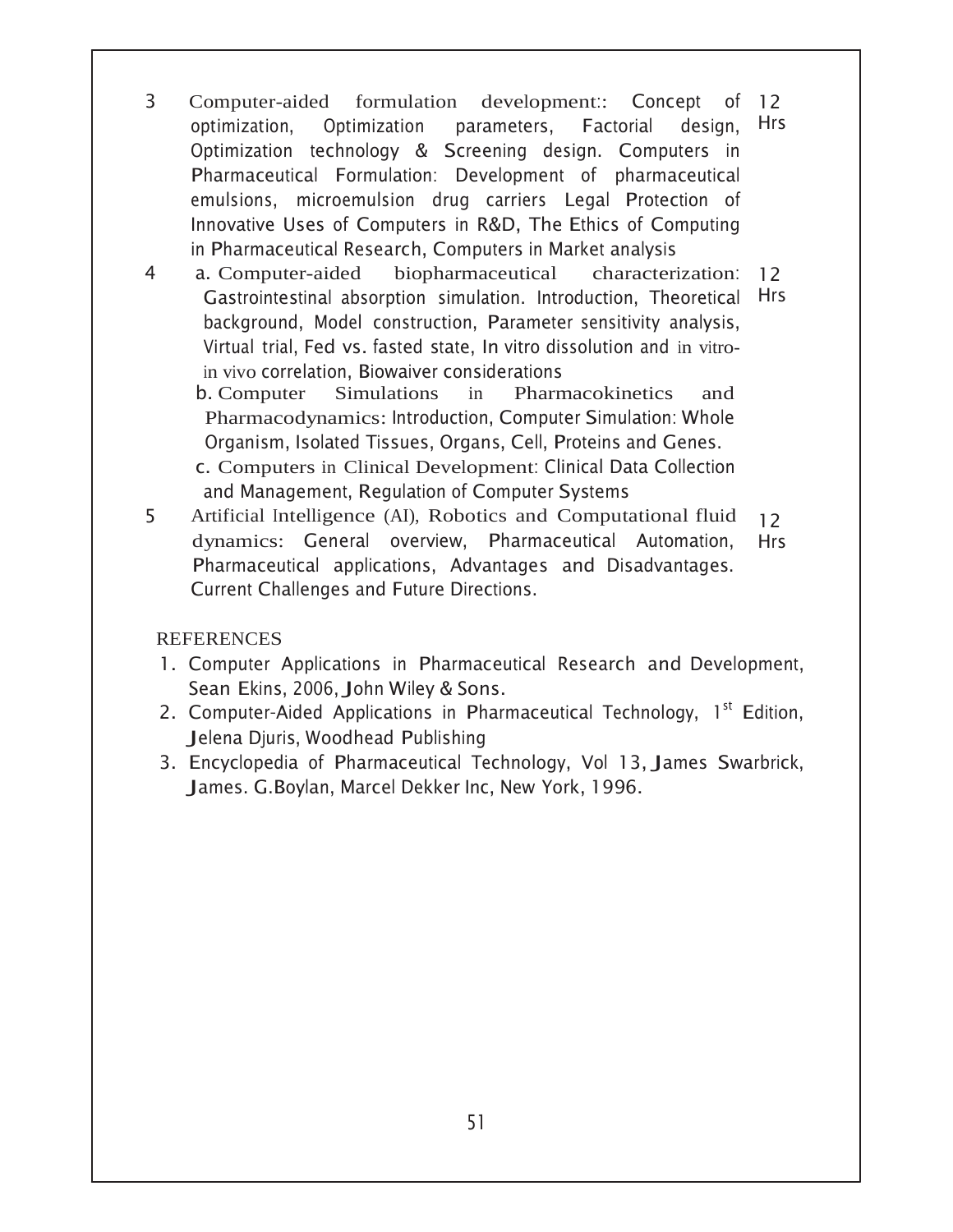# **COSMETICS AND COSMECEUTICALS** (MPH 204T)

## Scope

This course is designed to impart knowledge and skills necessary forthefundamental need for cosmetic and cosmeceutical products.

## Objectives

Upon completion of the course, the students shall be able to understand

- Key ingredients used in cosmetics and cosmeceuticals.
- Key building blocks for various formulations.  $\bullet$
- Current technologies in the market  $\bullet$
- Various key ingredients and basic science to develop cosmetics and cosmeceuticals
- Scientific knowledge to develop cosmetics and cosmeceuticals with desired Safety, stability, and efficacy.

## **THEORY**

 $60$  Hrs

- 1. Cosmetics – Regulatory: Definition of cosmetic products as per 12 Indian regulation. Indian regulatory requirements for labeling of Hrs cosmetics Regulatory provisions relating to import of cosmetics., Misbranded and spurious cosmetics. Regulatory provisions relating to manufacture of cosmetics - Conditions for obtaining license, prohibition of manufacture and sale of certain cosmetics, loan license, offences and penalties.
- $\overline{2}$ Cosmetics - Biological aspects: Structure of skin relating to 12 **Hrs** problems like dry skin, acne, pigmentation, prickly heat, wrinkles and body odor. Structure of hair and hair growth cycle. Common problems associated with oral cavity. Cleansing and care needs for face, eye lids, lips, hands, feet, nail, scalp, neck, body and under-arm.
- Formulation Building blocks: Building blocks for different 12  $\overline{3}$ product formulations of cosmetics/cosmeceuticals. Surfactants - Hrs Classification and application. Emollients, rheological additives: classification and application. Antimicrobial used as preservatives, their merits and demerits. Factors affecting microbial preservative efficacy. Building blocks for formulation of a moisturizing cream, vanishing cream, cold cream, shampoo and toothpaste. Soaps and syndetbars.

Perfumes; Classification of perfumes. Perfume ingredients listed as allergens in EU regulation.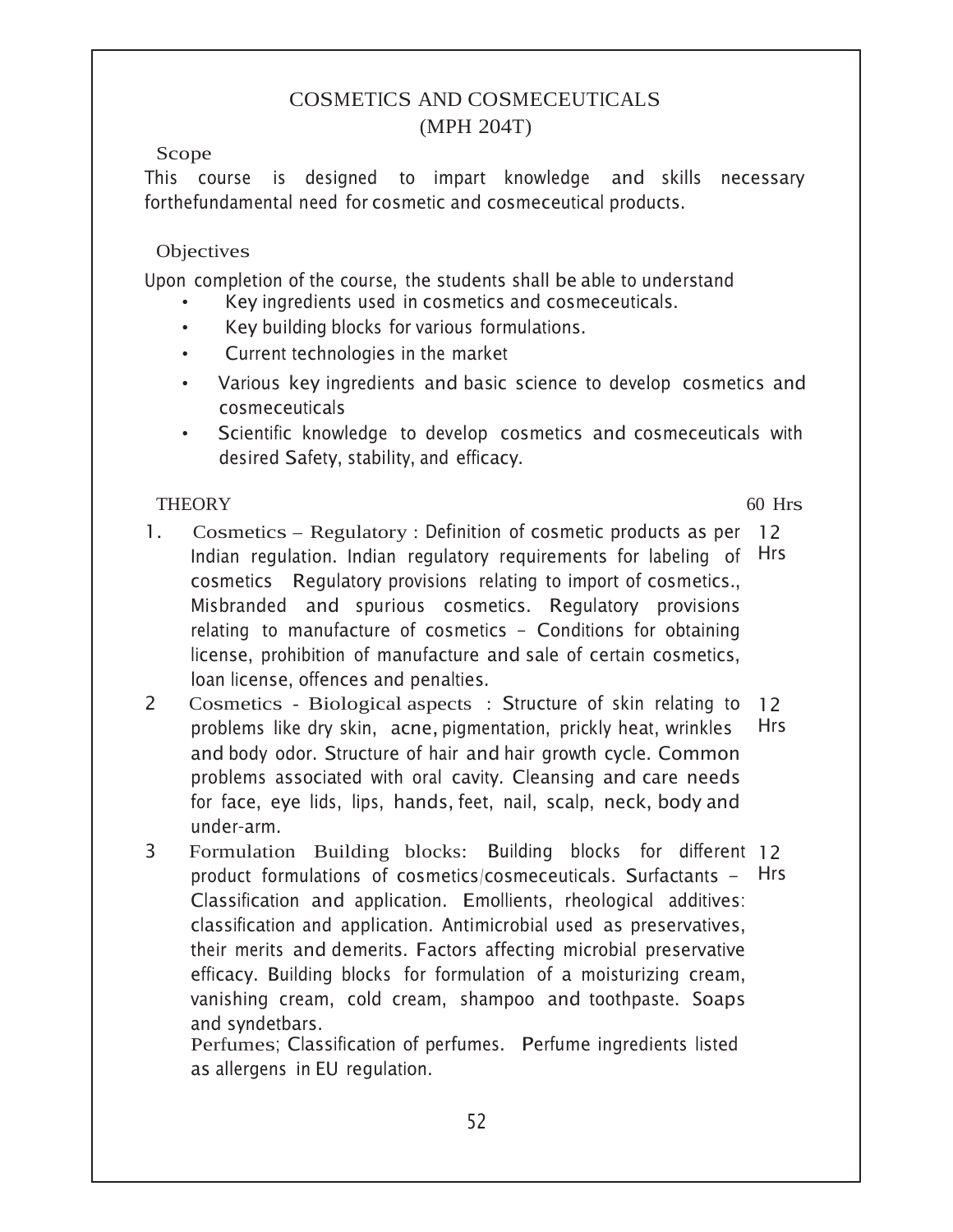Controversial ingredients: Parabens, formaldehyde liberators, dioxane.

- 4 Design of cosmeceutical products: Sun protection, sunscreens 12 classification and regulatory aspects. Addressing dry skin, acne, sun-protection, pigmentation, prickly heat, wrinkles, body odor., dandruff, dental cavities, bleeding gums, mouth odor and sensitive teeth through cosmeceutical formulations. Hrs
- 5 Herbal Cosmetics : Herbal ingredients used in Hair care, skin 12 care and oral care. Review of guidelines for herbal cosmetics by Hrs private bodies like cosmos-with respect to preservatives, emollients, foaming agents, emulsifiers and rheology modifiers. Challenges in formulating herbal cosmetics.

- 1. Harry's Cosmeticology.  $8<sup>th</sup>$  edition.
- 2. Poucher'sperfumecosmeticsandSoaps, 10<sup>th</sup> edition.
- 3. Cosmetics Formulation, Manufacture and quality control, PP.Sharma, 4<sup>th</sup> edition
- 4. Handbook of cosmetic science and Technology A.O.Barel, M.Paye and H.I. Maibach. 3<sup>rd</sup> edition
- 5. Cosmetic and Toiletries recent suppliers catalogue.
- 6. CTFA directory.